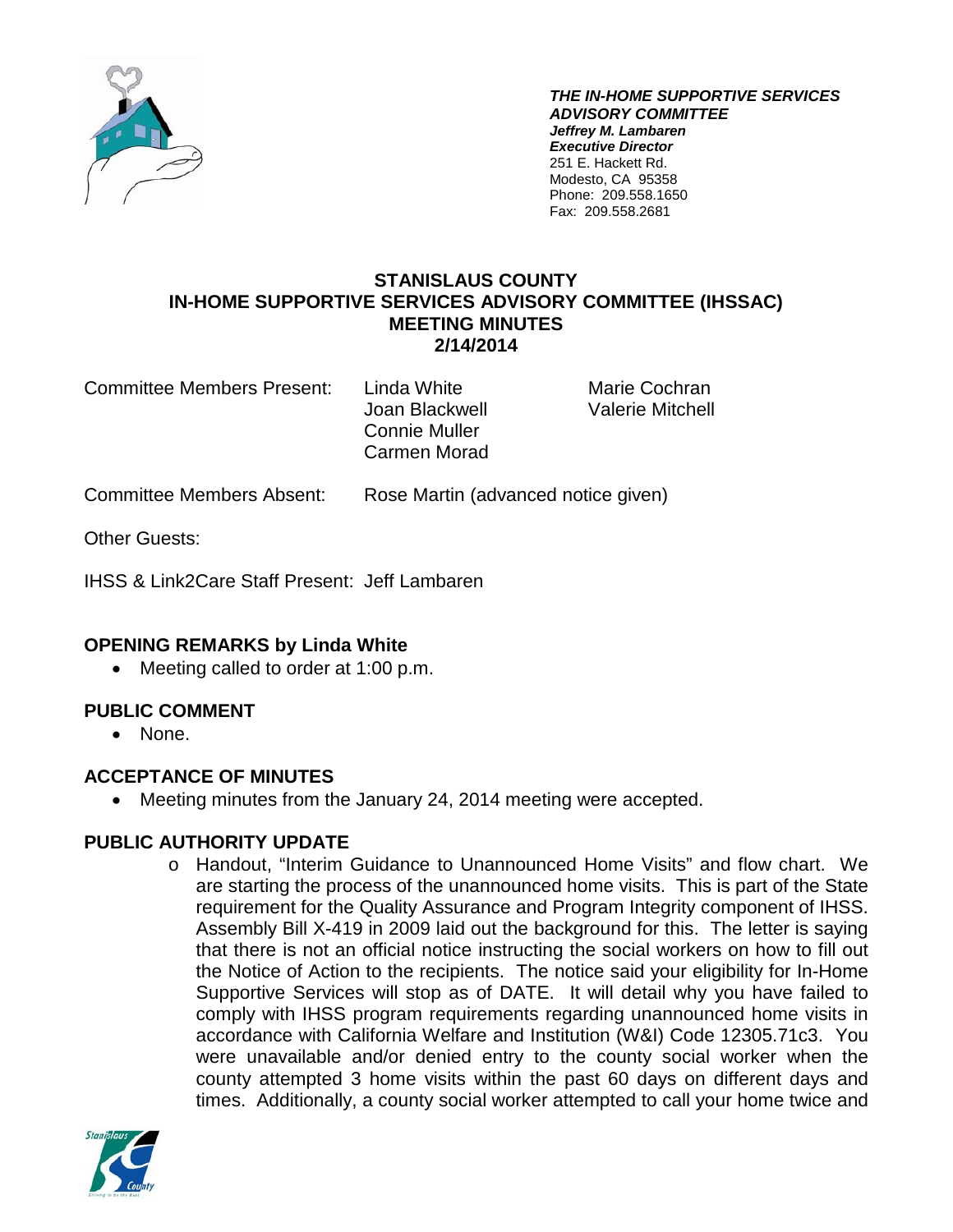sent you a letter. Therefore, your eligibility will be terminated effective DATE in accordance with CA W&I Code 12305.82F. On the back of the notice will be the usual Rights and Responsibilities to request a Hearing. The purpose of the Quality Assurance component is to make sure the recipient understands their responsibility as the employer, understands the services that are provided to them, and ask them about the quality of services they have received. The Department of Social Services provided counties with a flow chart showing the preparatory steps for the unannounced home visits. The fraud program remains intact. Our county special investigators investigate instances of suspected fraud below the \$500 threshold. Any amount over \$500 is referred to the State to make determinations and or investigate instances of suspected fraud. The new Case Management, Information and Payrolling System (CMIPS II) program is integrated with Medi-Cal. So if a client is in the hospital, Medi-Cal would be receiving medical bills for that time period. If the provider sends in timesheets claiming that time, the investigator can match up the two and say that an overpayment has occurred. Service would be authorized the day the recipient went into the hospital and the day the recipient is released from the hospital. Lists for unannounced home visits with certain criteria were sent from the State to each county based on their size.

o Jeff attended the California Welfare Directors Association (CWDA) meeting at the Department of Social Services in Sacramento February 13, 2014. He received information regarding the proposed program restructuring to address the overtime issue. There are basically three components to the Governor's proposal; limiting the work week to 40 hours, an enhanced provider back-up system and payment for travel time between recipients and additional wait time at medical appointments.

There should be more details available when we receive the Governor's May Revised Budget.

#### **BUDGET UPDATE**

o None.

#### **LEGISLATIVE UPDATE**

- o Handout, "Senior and Disability Action Now." Letter from Senior & Disability Action group regarding SEIU (Service Employers' International Union), United Health Care Workers West. SEIU is proposing a state ballot initiative to increase payments for IHSS providers, a minimum wage supplement. For example: if the minimum wage was \$10.00, the provider would receive an additional \$1.00 per hour in pay for a total of \$11.00. Providers would have to undergo paid mandatory training of 75 hours on core competencies. New providers would have to complete this training within 6 months; current providers have 5 years to complete this requirement. Training costs alone are estimated to exceed \$100 million annually.
- o Handout, "AB 1533." Proposal to add to the criminal background check to include a FBI background check as opposed to just the Department of Justice which is the State background check.
- o On February 6th there was a hearing on the Coordinated Care Initiative (CCI). This is the program where they are going to try and integrate health care for the elderly and poor to improve service delivery. CCI is not going as well as had